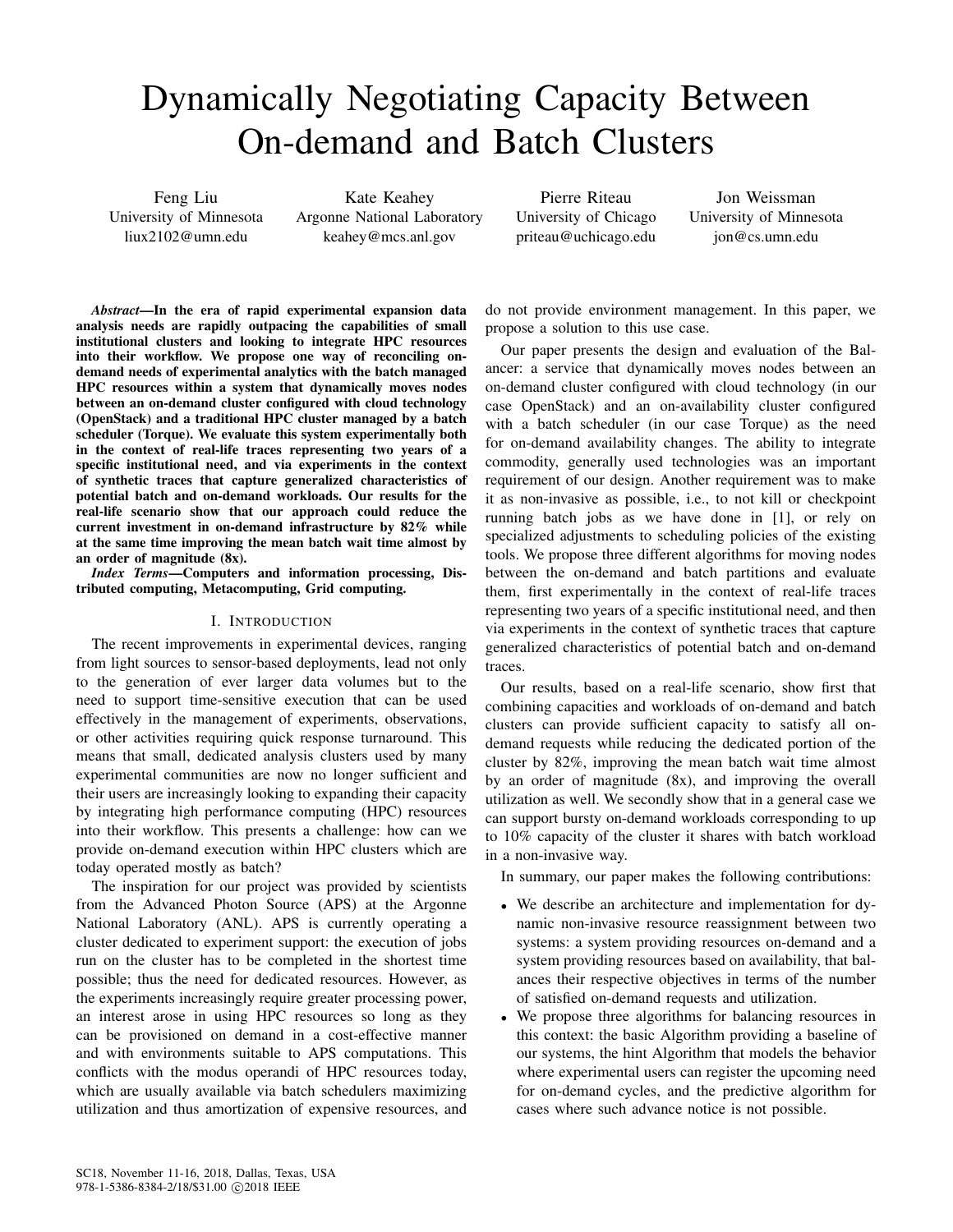• We evaluate these algorithms for different Balancer behaviors, to understand what workloads we can successfully balance under this system, using two years of traces from an experimental and a mid-scale cluster at Argonne. We show that we can not only support the existing use case with dedicated resources significantly reduced, but also scale the bursty on-demand workload to up to 10% of the capacity of the cluster it shares with the batch workload in a non-invasive way.

## II. APPROACH

The inspiration for our project was provided by scientists from the Advanced Photon Source (APS) at the Argonne National Laboratory (ANL). APS provides a facility for experiments in many scientific domains. To support them, it operates a on-demand cluster dedicated to experimental analytics; the execution of jobs on this cluster is typically time-critical, where completion of the computation is needed within a time determined by the type of measurement. At the APS, nodes are reserved for specific experiments and are allowed to sit idle between data collection events, resulting in very low utilization but high responsiveness. While use of a larger-scale HPC cluster with many more nodes might provide a result much faster, which would be greatly desirable, the chance that a queue backlog could produce an unpredictable delay cannot be tolerated.

Infrastructure-as-a-Service cloud technologies, such as OpenStack [2], have been a popular solution for on-demand access as they also provide environment management via the deployment of virtual machines (VMs) or containers. We propose to use those existing cloud technologies and provide a system that will combine them with HPC schedulers in a non-invasive way, by arbitrating resource assignment between them. Specifically, the system will meet the following objectives:

- Inject on-demand and environment management for the on-demand resources into batch clusters such that we can schedule as many on-demand leases as possible with as little impact on utilization as possible (i.e., maximizing utilization while minimizing the number of rejected ondemand requests).
- Provide a solution in terms of existing commodity frameworks for both on-demand and batch, such as OpenStack or Torque, such that the user's interface to those systems does not change and the changes to the systems themselves are minimal though flexible.
- The solution should be minimally invasive in terms of interference with the normal operation of the batch scheduler. We will not e.g., kill or checkpoint/snapshot jobs in order to make room for on-demand leases [1] or rely on the availability of specialized queues with smaller sized jobs that can be used for backfilling [3].

# *A. Leases*

To explain our approach, we will use the concept of a *lease*, defined as a temporary ownership of resources, taking place between a well-defined start time and end time. In this paper, we will differentiate leases based on their start time; the end time may be bounded (e.g., assumed or specified to last a specific amount of time) or unbounded (used until terminated by an event).

We define two types of leases, one reflecting the concern of users who are interested in controlling the start time of their computations, and the other reflecting the concern of the providers, who are interested in optimizing the utilization of their resources:

- An *on-demand lease* starts within a window of time W after the request has been made and may or may not have a defined end time. Time  $W$  is typically understood to be short, e.g., under a minute or two, and may comprise actions such as virtual machine deployment and boot. This startup time can be arbitrary and can include some system management, e.g., terminating jobs in order to make room for a lease. On-demand leases are the most common type of request in compute clouds and are implemented by all major cloud providers.
- An *on-availability lease* starts whenever the provider makes resources available for the lease. Examples of onavailability leases include resource assignments given out by a batch scheduler, high throughput leases implemented by systems such as SETI@home [4], or spot pricing leases implemented by Amazon EC2 [5]. Since the lease may not (and generally does not) start immediately, the request is typically placed on a queue; the provider selects it for resource allocation based on a variety of concerns that generally favor increasing utilization but may also take other factors into account (e.g., EC2 spot pricing).

#### *B. Architecture*

Our approach is to soft-partition nodes in a large cluster into two scheduling pools, an on-demand pool and an onavailability pool, and to implement a mechanism that will dynamically move nodes from one pool to the other to maximize our objectives.

In keeping with our assumptions, both resource managers (on-demand and on-availability) are independent of each other; nodes in the on-demand pool are managed by an on-demand resource manager (ODRM) while nodes in the batch pool are managed by an on-availability resource manager (OARM). The clients of each resource manager – such as a job queuing or scheduling systems – use their respective interfaces to request resources; they are not affected by the presence of the other resource manager, except as by having some requests rejected or delayed due to changes in resource availability. For example, an ODRM could be implemented by a job queuing system submitting resource requests to OpenStack; an OARM could be implemented as a combination of a Maui [6] job scheduler working with a Torque [7] resource manger.

Our architecture (Figure 1) consists of a service, called the Balancer, which negotiates adjustments in the respective sizes of the on-demand and on-availability resource pools with ODRM and OARM. Implementing the Balancer as a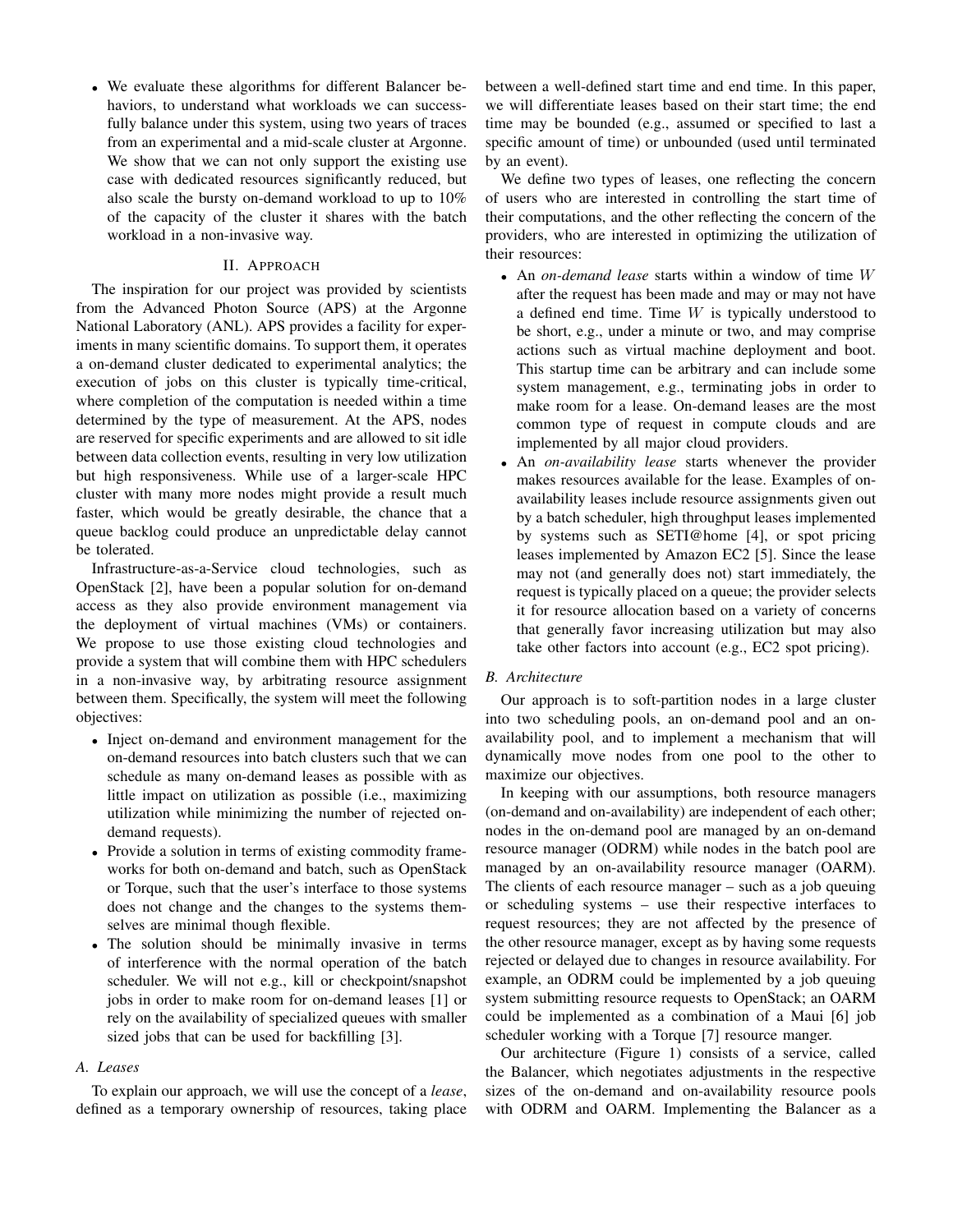

Fig. 1: High-Level Architecture

separate service, distinct from both resource managers, allows us to implement bilateral negotiation and also to implement the system with minimal changes to both resource managers. The Balancer understands the status of each node in the whole resource, as well as whether at any given moment they belong to the ODRM or OARM pool. However, the Balancer only manages which nodes belong to which pool; the scheduling decisions are left to ODRM and OARM. The boundaries between the pools are re-evaluated by the Balancer on an ongoing basis, negotiating with each scheduler for the availability of nodes in the respective clusters.

The on-demand pool contains a group of nodes called the reserve  $R$ , which may be set to zero. The reserve represents nodes that cannot be moved to the batch pool and is intended to ensure that the system has up-front capacity to schedule resources when on-demand requests come in. Otherwise, the division between the on-demand and on-availability parts of the cluster is fluid and constantly re-evaluated. Another parameter of the system is the time window  $W$ , which defines how long the system can wait before scheduling an on-demand request.

In the context of this paper, the Balancer implements a simple one-way negotiation which requests nodes from the OARM as needed; nodes from the ODRM are only contributed by the resource manager itself. Under the current assumptions, execution on the nodes in the on-availability pool has to be finished before they are contributed to the Balancer; this means that the Balancer's request for nodes from OARM to be contributed in the allotted time may be unsuccessful. Ultimately, this negotiation protocol can be extended to implement more complex constraints.

The interaction with OARM and ODRM takes place via the following interfaces.

Balancer Interface:

- request\_nodes(int n): request n additional nodes from the Balancer (the decision of which specific nodes from the on-availability pool should be made available to the ODRM is made by the Balancer)
- $release\_nodes(node\_list)$ : release specific nodes to the Balancer

• update\_nodes(node\_states): attempts to update status of specific nodes. Can return an error if the status update is incorrect. This interface is used by OARM when: (1) it attempts to run a job on a node it believes is in the OARM pool and calls this interface to avoid a race condition with Balancer reclaiming this node for ODRM at the same time; and (2) it finishes executing a job, giving the opportunity for the Balancer to reclaim it if needed.

## OARM Interface:

- $reclaim\_node(nodename)$ : reclaim a specific node, identified by its hostname, from Balancer to OARM
- $restore\_node(nodename)$ : restore a specific node, identified by its hostname, from Balancer to OARM
- $get\_status\_of\_all\_nodes()$ : returns a list of data structures that for each node describes if it is busy executing a job, free, or offline, and if it is executing a job what is the remaining wall time.

## *C. Algorithms*

The Balancer algorithms make time-varying estimations of the amount of resources to provision to on-demand requests. The primary goal of the algorithms is to reduce the number of on-demand rejections. When the primary goal is met, the secondary goal is to reduce the aggregated amount of resources that are provisioned to the on-demand workloads, such that more resources will be remained for batch workloads.

*1) Basic algorithm:* The objective of the basic algorithm is to implement a simple mechanism whereby the Balancer requests nodes from the OARM as on-demand requests come in and uses reserve as well as wait time to "pad" availability. Algorithm 1 shows the pseudo-code. At any point of time, a node can be in any one of 4 states: OD\_Reserve, OD\_Alloc, OA\_Idle, and OA\_Busy.

 $R$  is the number of nodes that are statically reserved for the ODRM pool. When an on-demand request comes in, the Balancer allocates nodes from: (1) OD Reserve, (2)  $OA\_Idle$ , and (3)  $OA\_Busy$  nodes whose jobs finish before time W. A request is rejected if the Balancer cannot allocate *n* nodes before time W or immediately when  $W = 0$ .

*2) Hint algorithm:* The hint algorithm is a refinement of our original attempt at the basic algorithm and reflects the fact that in experimental communities it is often possible to determine resource need within a short time (15-30 minutes), though it may not always be possible to pinpoint it to a particular time days in advance. This allows us to implement a dynamic reserve (i.e., a reserve that changes according to the situation).

Both functions request\_nodes and release\_nodes stay the same as in the basic algorithm. The Balancer introduces another interface  $add\_reserve(H, N)$ , mandating the Balancer to add  $N$  extra reserve nodes before time  $H$ . Here we are essentially parameterizing the hint algorithm by two parameters: time  $H$  for "advance notice" or "hint", and  $N$ the number of nodes that are requested by the user or a third party. Note that no nodes are statically reserved in the hint algorithm—any nodes that are in  $OD$  Reserve state for more than I seconds will be released to OARM pool.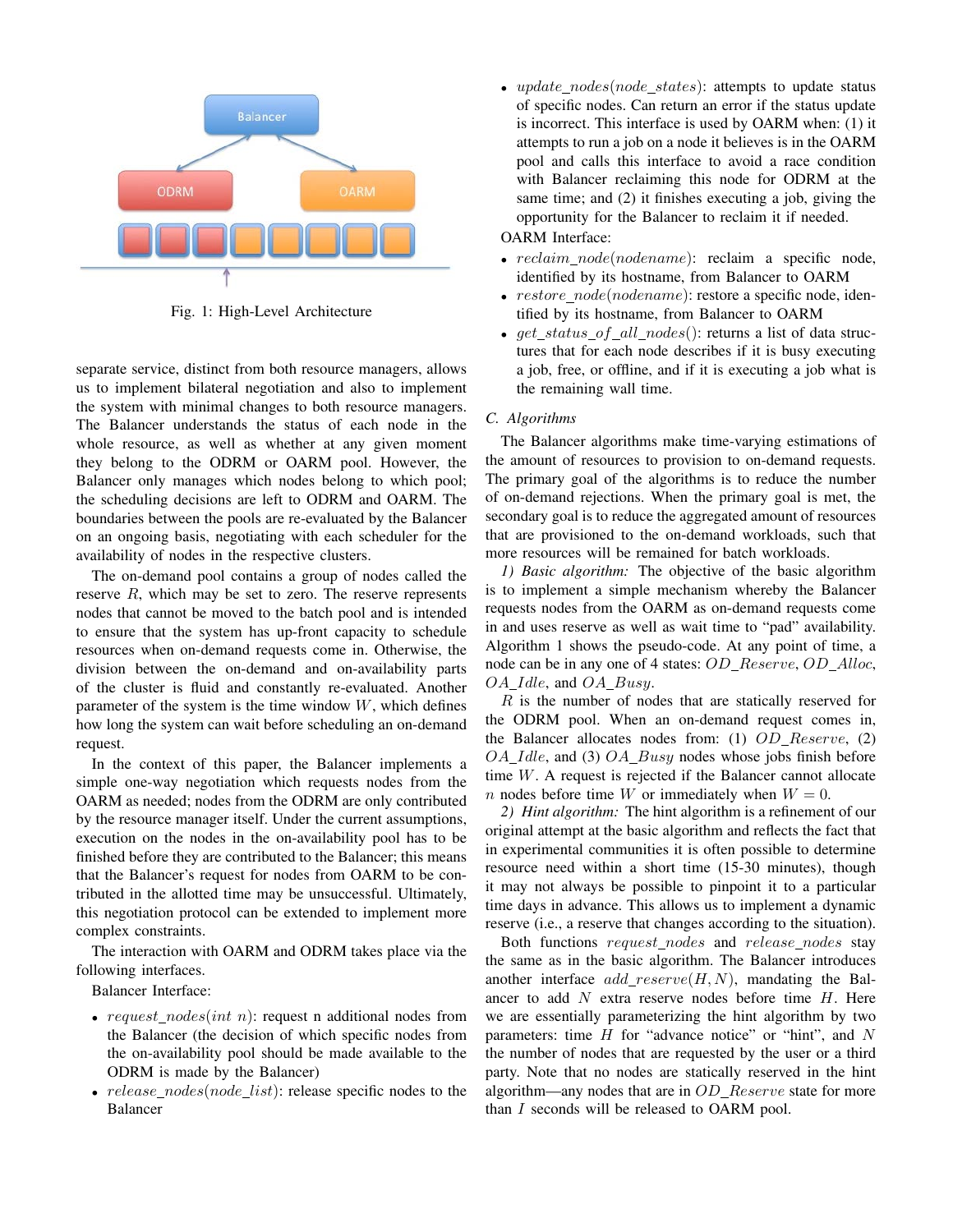



Algorithm 1: Basic algorithm

*3) Predictive algorithm:* The predictive algorithm is another refinement of the basic algorithm that also implements the notion of a dynamic reserve but in situations when an advance notice is not possible. The predictive algorithm is run by an out of band predictor which invokes the *add reserve* interface on behalf of the users. The predictor collects historical data from the Balancer and use history to predict future on-demand requests.

Our predictive algorithm is based on three observations of the arrival time of on-demand requests. Firstly, the arrival time follows a strong diurnal pattern which can be explained by the interactive nature of the APS workload. Secondly, the arrival time shows moderate correlation between adjacent weeks, meaning that if there is a burst of requests during several hours of one week, then there is likely a similar burst during the same hours of the next week. Thirdly, sometimes there are bursts

of requests during the same hours of consecutive days. Our predictive algorithm is described as follows:

The predictor divides each day into four 6-hour slots. At the end of each time slot, the predictor queries the Balancer for how many nodes were requested during the time slot. At the beginning of each time slot, the predictor invokes  $add\_reserve(0, N)$  to reserve N nodes where N is estimated based on the peak number of requested nodes during the same time slot of the last month, week, and day.

## *D. Implementation*

Our implementation of the Balancer is configured to work with the Torque resource manager and the Maui cluster scheduler, used as OARM, and OpenStack (with the KVM hypervisor [8]) as ODRM. It consists of a simple web service developed using the Flask Python micro web framework, separately from either OpenStack or Torque. It offers an HTTP endpoint capable of receiving resource requests as well as notifications of resource status changes. To move nodes between the on-demand and on-availability pools, the Balancer enables or disables them in Torque using the pbsnodes command with arguments  $-\circ$  to disable or  $-\circ$  to enable.

The *update\_nodes* interface is implemented for Torque nodes as prologue and epilogue scripts which are triggered respectively when a job starts and ends execution (whether successfully or not). These notifiers make HTTP requests to the balancer in order to update its record of resource status, i.e., nodes available for stealing. No other changes were required to integrate Torque into the system.

In order to make OpenStack work with the Balancer, we had to make small modifications to the OpenStack implementation: the scheduler (Nova) requests more resources from the Balancer if it does not have enough available for scheduling virtual machines requested by on-demand users (using request\_nodes), and resources are released to the Balancer when instances are terminated (using *release\_nodes*). We also had to fix concurrency issues in the scheduler when using large wait times which can make many independent resource requests block and then resume execution at the same time.

#### III. EXPERIMENTAL EVALUATION

We conduct our experimental evaluation in two stages. We first evaluate our approach using the basic algorithm in the context of a real-life scenario defined by two years worth of traces reflecting the needs of on-demand and batch jobs at the Argonne National Laboratory; this gives us insight into realistic demand and submission patterns. Second, we use synthetic traces to generalize the problem and evaluate and compare the three algorithms we formulated.

Our overall experimental methodology consisted of emulating the actual runs by submitting traces of on-demand and batch requests to OpenStack and Torque configurations respectively, on a cluster managed by the Balancer. The OpenStack submissions use a mechanism called FakeDriver which, instead of launching a real VM, generates the suitable internal events that track resource consumption. The Torque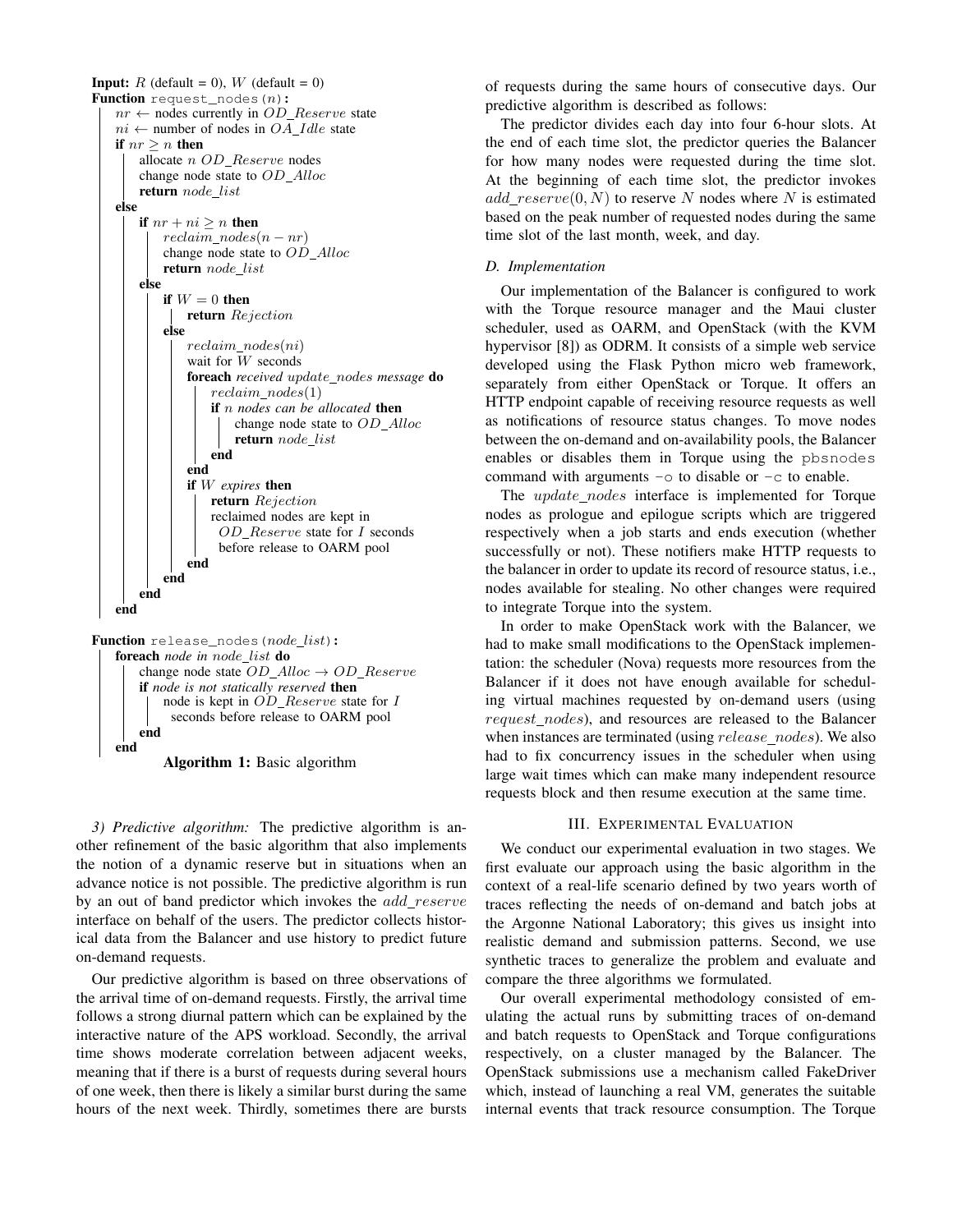submissions use a "sleep" script for the duration of the job walltime. In addition, CPU overcommitment is disabled in OpenStack.

### *A. Evaluating a Real-Life Scenario*

To evaluate our approach we first ask the question: how would it fare under existing shared on-demand/on-availability workloads in real-life computational centers? To answer this question, we combined both workloads and resources of two systems used at the Argonne National Laboratory (ANL). The on-demand side is represented by workloads ran on a small Sun Grid Engine cluster in the Advanced Photon Source (APS) used for analytics supporting real-time experiments; hence the need for immediate execution. The batch side is represented by a general purpose mid-scale batch cluster in Laboratory Computing Resource Center (LCRC). Given this context, a more specific version of our question is: if we combined both the on-demand/on-availability workloads and the resources currently executing those workloads under our approach, what advantages or disadvantages would we observe?

To create a combined APS/LCRC workload we combined two years worth of job execution traces from APS and LCRC (between 2013-10-06 and 2015-09-05). We first mapped the job execution trace from APS onto on-demand VM deployment requests in OpenStack as follows. All APS jobs are, or can be treated as, single-core jobs  $<sup>1</sup>$ . The APS trace records the</sup> start/stop timestamps of all the jobs. At any APS job start/stop event, we evaluated how many single-core jobs should be running in the APS cluster and how many 16-core VMs would be needed to support them, assuming that jobs would be tightly packed. If more or fewer VMs would be needed as a result of a job start/stop event, an on-demand VM deployment request or termination event would be generated. We then combined the APS on-demand trace and the LCRC batch trace using the same start time for both, such that the VM deployment requests are submitted to OpenStack and batch job requests are submitted to Torque.

To create a combined APS/LCRC cluster we proceeded as follows. The LCRC cluster comprises 304 homogeneous 16 core nodes. The APS cluster consists of 57 heterogeneous multi-core nodes amounting to a total of 1092 cores. Since cores represent the main scheduling concern in our experiment, we modeled APS capacity as 68 16-core nodes (a total of 1088 cores, close to the actual 1092 capacity). The combined APS/LCRC cluster is thus modeled as  $304 + 68 = 372$  16-core nodes.

We now set out to replay the combined APS/LCRC workload on a model of the APS/LCRC combined cluster. Since we could not replay two years worth of traces in real-time, we scaled down the experiment in space and time. To scale it in space, we created an experimental environment that mapped each of the 372 combined cluster nodes onto a Docker container, each with a unique hostname and IP address, connected

by an overlay network. An additional container represented the controller node. We deployed the Docker containers on the Chameleon testbed [9] version 53, using the 24-core 128 GiB RAM Xeon Haswell compute nodes, such that 24 containers were mapped to each node. To scale the experiment in time, we mapped hours to minutes (i.e., accelerated 60x). Finally, we eliminated the ramp-up effect by preloading the cluster with running jobs.

This still left us with a potentially very long experiment, so instead of replaying two years worth of traces we focused on one week that would represent the greatest challenge to our system. In the case of the batch trace, we defined "challenging" as low average node availability across 60 second periods, measured every second. In the case of the on-demand trace, we defined "challenging" as high total resource usage coming from on-demand requests, calculated as a sum over the product of the time used by a job and number of cores on which the job was running. We picked the week which had the highest sum of usage and inverse of availability.

We now ran the experiments using traces from the most challenging week reflecting the modifications above, such that the modified APS trace was submitted to OpenStack and the LCRC trace was submitted to Torque. We measured the following qualities:

- Average utilization, defined as usage over time
- Mean batch wait time, defined as the time between when the job is submitted and when it starts running
- Number of on-demand rejections, or *reject rate*, calculated as the ratio between number of rejections and number of requests

Table I summarizes the results of this experiment in both static and dynamic configurations. The shaded column in the static section reflects the existing scenario in which the APS and LCRC clusters are separate: the LCRC cluster has 1002.8 minutes mean batch wait time and the APS cluster has no rejections. A hypothetical scenario where 100% of the combined resources are devoted to batch workload shows that the lower bound of batch wait time for this trace is 122.5 min.

In the dynamic section of the table, we see the results of seven scenarios reflecting different combinations of parameters  $R$  and  $W$ . We notice that the utilization of the combined cluster improves by 4.8 to 5.6% across all dynamic scenarios, with mean batch wait time decreasing by 85 to 88%; this is due to the fact that we can now utilize the previously idle nodes of the dedicated on-demand cluster. However, there are 30 ondemand rejections when we choose  $R = 0$  and  $W = 0$ ; we can decrease them by increasing either one of the parameters or both. From a practical perspective, the most interesting observation is that the challenging week yielded no rejections for  $R = 12$  nodes which corresponds to roughly 18% of the on-demand cluster: this means that under the basic balancer algorithm, we could reduce our investment in hardware for the on-demand cluster by 82% and still have all on-demand requests satisfied. Further, the mean batch wait time under this scenario is almost the same as the lower bound for the

<sup>&</sup>lt;sup>1</sup>Some APS jobs contain an array of subjobs. But each subjob runs on a single core.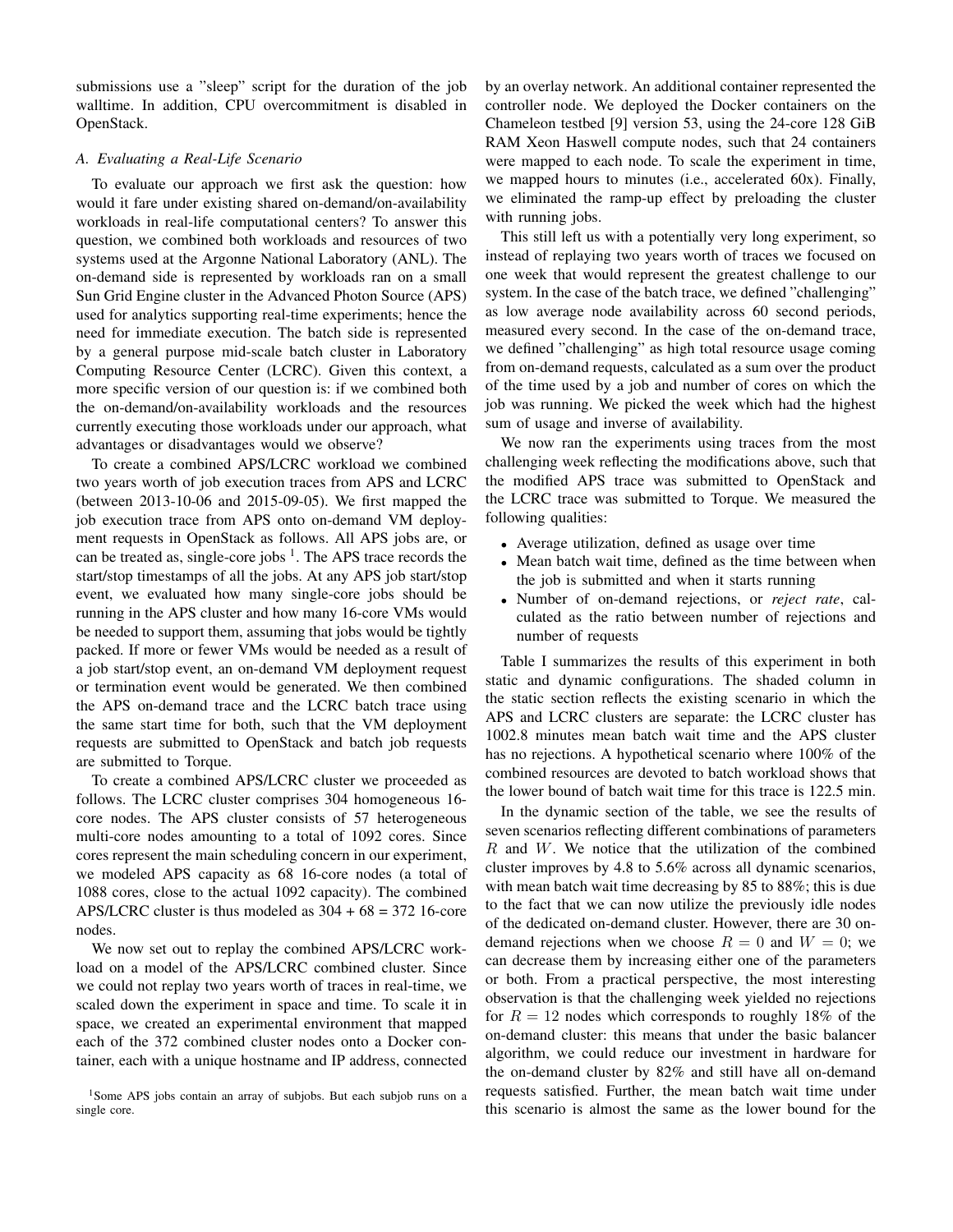TABLE I: Experimental results for the most challenging week: there are 24,177 batch jobs and 141 on-demand leases being submitted in each experiment. The wait time is measured in minutes and the reserve values are given in nodes. For the dynamic case, the on-demand and batch utilization refer to the portion of utilization coming from on-demand and batch requests respectively.

|                             | <b>Static (Baseline)</b>     |          |                           | <b>Dynamic</b> |          |          |       |       |       |          |
|-----------------------------|------------------------------|----------|---------------------------|----------------|----------|----------|-------|-------|-------|----------|
|                             | <b>Dedicated batch nodes</b> |          |                           |                |          |          |       |       |       |          |
| <b>Parameter settings</b>   | 372                          | 304      |                           |                |          | 10       |       |       | 10    | $\Omega$ |
|                             |                              |          | Dedicated on-demand nodes |                |          |          |       |       |       |          |
|                             |                              | 68       | 372                       |                |          |          |       |       |       | 12       |
| <b>Combined utilization</b> | 84.4%                        | $80.1\%$ | 1.25%                     | 84.9%          | 85.7%    | 85.7%    | 85.3% | 85.3% | 85.3% | 85.3%    |
| <b>Batch utilization</b>    | 84.4%                        | 78.8%    | NA                        | 84.5%          | 84.4%    | 84.4%    | 84.0% | 84.1% | 84.0% | 84.0%    |
| On-demand utilization       | NA                           | $1.25\%$ | 1.25%                     | 0.38%          | $1.25\%$ | $1.25\%$ | 1.25% | 1.25% | 1.25% | $1.25\%$ |
| Batch wait time (min)       | 122.5                        | 1002.8   | NA                        | 122.0          | 147.0    | 147.0    | 150.0 | 140.6 | 150.4 | 130.0    |
| <b>Rejections</b>           | 141                          | $\Omega$ | $\theta$                  | 30             |          | 3        |       |       | 0     | $\Omega$ |

combined cluster established in the static column; this brings significant benefits to the batch side as well.

Another scenario with no rejections occurs for  $R = 6$  and  $W = 10$ ; this means that an on-demand request would execute "within 10 minutes" which is a relatively long wait time in the context of this use case. This has been deemed not useful for our problem formulation and thus we don't explore on-demand wait time further in our experiments.

## *B. Evaluating Balancer Algorithms*

We next asked the question: how does our system perform in a generalized scenario? What would happen if the ondemand or on-availability workloads were different—larger or composed of a different mix of applications than in our real-life scenario? In general, we sought to discover the relationship between the cluster capacity, the type of workload, and configuration parameters or Balancer algorithms we would need to employ to accommodate the on-demand workload while running the on-availability workload undisturbed. We answered these questions by generating synthetic traces representing both on-demand and batch workloads and running experiments with those traces. In order to preserve continuity with our real-life experiments, we continue to use the 372 node cluster as a base and each experiment represents one week.

*1) Generating Synthetic Batch Workloads:* We create five synthetic batch workloads as follows:

The Mainstream workload (U66-Main) represents the "mainstream" workload condition in the LCRC cluster. The workload is derived by randomly sampling 1% of all the jobs in the LCRC traces. We retain the node number, walltime, and runtime of each job. Each job's submission time is calculated as the time offset from the beginning of the week which the job is selected from, so that they add up to one week's worth of submissions. Since the Mainstream workload has a lower utilization compared to the real-life workload described in Section III-A (66.5% versus 78.8%), we also generated workloads with higher utilizations of 77% and 88%, and named them U77-Main, and U88-Main. Specifically, we generate higher utilization workloads by injecting additional jobs into the U66-Main workload.

The Wide workload (U66-Wide) is designed to model a workload composed of relatively large parallel jobs. We derive the Wide workload directly from the mainstream workload (U66-Main) by doubling the number of nodes of each job and randomly removing approximately half of the jobs to maintain close to the same aggregate utilization.

The Narrow workload (U66-Narrow) is designed to represent a workload composed of small parallel jobs. To generate it, we split each job from the mainstream workload (U66- Main) into two smaller jobs, each requiring half the number of nodes (thus the utilization stays the same).

Table II summarizes the job statistics of synthetic batch workloads.

TABLE II: Job statistics of 5 synthetic batch workloads.

|              | U66-N | U66-M | U66-W | $U77-M$ | U88-M |
|--------------|-------|-------|-------|---------|-------|
| Avg. Nodes   | 1.6   | 2.9   | 5.7   | 2.9     | 2.9   |
| Std. Nodes   | 3.4   | 6.6   | 12.7  | 6.5     | 6.2   |
| Avg. Runtime | 62.6  | 64.1  | 60.8  | 64.8    | 65.4  |
| Std. Runtime | 293.6 | 303.1 | 299.2 | 310.7   | 302.1 |

*2) Generating Synthetic On-demand Workloads:* Similar to the synthetic batch workloads, we create synthetic ondemand workloads by abstracting workload patterns from reallife traces. In particular, we see to preserve their burstiness corresponding to periods when an APS experiment occurs causing the demand for time-sensitive computation. We thus reuse the VM leases' submission times and durations from the challenging week. Since the utilization (denoted by  $\rho$ ) of the challenging week's on-demand workload is 1.25%, in order to achieve higher utilization, we multiply the number of nodes in the lease by 2x, 4x, 8x, 16x, and 24x. Thus, the  $\rho$  of the synthetic workloads equals to 2.5%, 5%, 10%, 20%, and 30% respectively. These synthetic workloads preserve the burstiness quality in real-life trace while exerting much higher pressure on the Balancer. For example, when  $\rho = 30\%$ , the peak arrival rate of on-demand requests is 264 requests per minute.

*3) Result analysis of the basic algorithm:* The experiments are similar to experiments in the previous section; we use various combinations of traces submitted to OpenStack and Torque respectively, having preloaded the cluster with running jobs to mitigate the ramp-up effect. Figure 2 shows the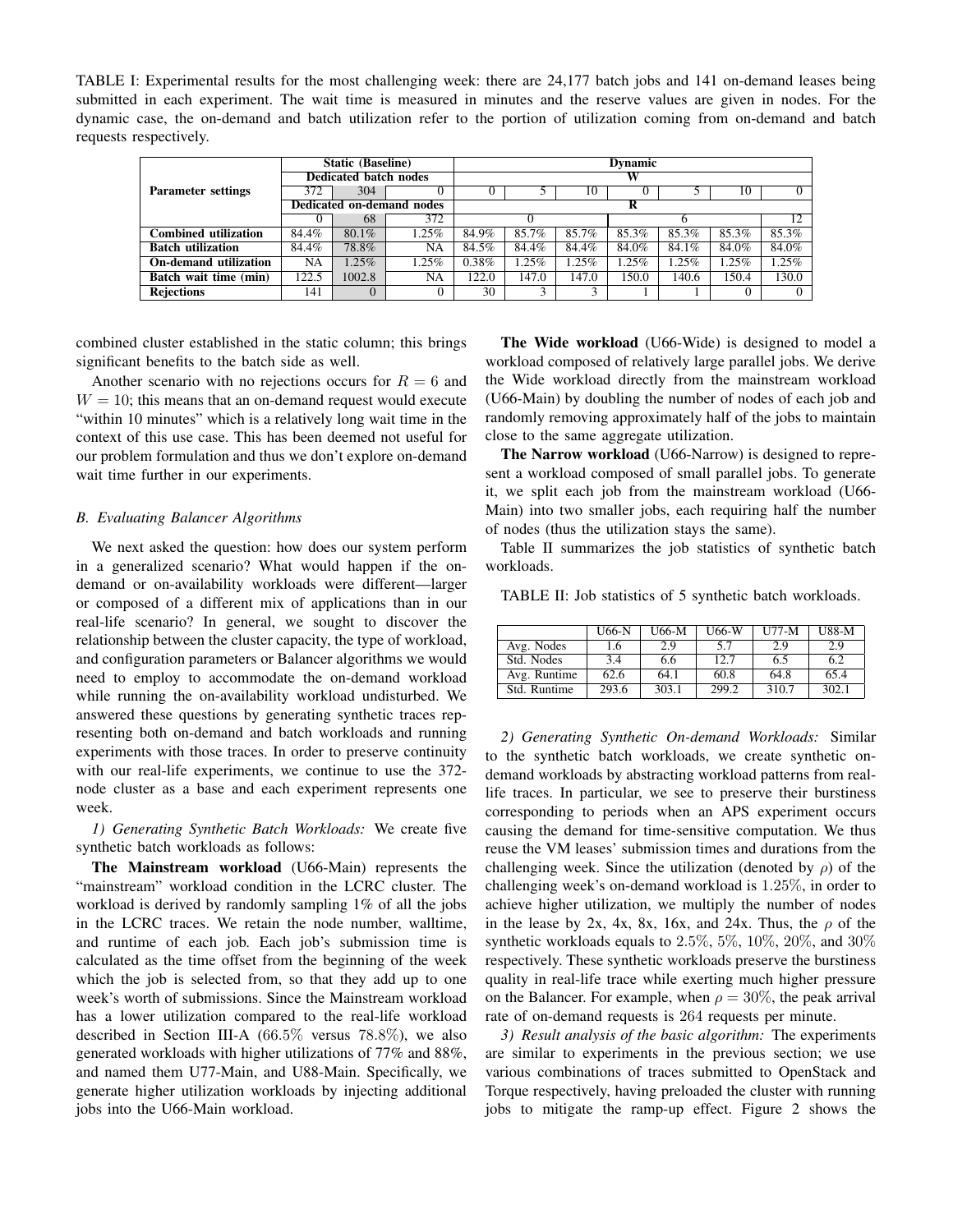

Fig. 2: Performance results of the basic algorithm, with 5 batch workloads and 6 on-demand workloads,  $R = 0$ ,  $W = 0$ .

performance results of running the five batch workloads with six on-demand workloads (x-axis) with the basic algorithm (zero reserve). We skipped combinations for which the sum of batch and on-demand workloads exceeds the capacity of the cluster.

Figure 2 shows that rejection rates are influenced by both the shape of batch jobs in the trace and their density (i.e., batch utilization). While for the U66-Narrow trace we don't see rejections with  $\rho$  as high as 10%, this threshold drops to 5% as jobs become wider, and the rejection rate stays firmly above zero for every  $\rho$  value for other traces. Mean batch wait time follows a similar pattern as both smaller jobs and less utilization make it easier for batch jobs to be scheduled.

Our explanation for how batch job shape affects performance is that it is easier for the batch scheduler to schedule narrower jobs than wider ones. Thus jobs finish earlier such that more space will be left open when on-demand requests arrive.

The utilization patterns follow strongly utilization of the batch traces, although all go up slightly as more on-demand jobs are added. Without any additional configuration, our approach is thus able to support on-demand workloads demanding less than 10% of cluster capacity, depending on the shape and utilization of batch jobs. To put this number in perspective,  $\rho$  from our real-life scenario was an order of magnitude lower.

To make the basic algorithm work for larger on-demand workloads, we need to use the static reserve. We thus rerun the basic algorithm with increasing  $R$  and observe the trends of rejection rate dropping. Note that since the performance is mainly determined by utilization compared to job shape, we will only use the mainstream batch workload for the rest of this paper.

Figure 3 illustrates what happens for  $\rho = 10\%$ . We see that a relatively small increase in the value of  $R$  (30 or 60 depending on on-demand trace density) can decrease the number of rejections by a significant factor. However, to reduce them to or near zero, we need a reserve of 120 nodes, roughly a third of the cluster. The negative effect of reserving more nodes is that the batch job performance becomes significantly worse (exponentially worse for  $\rho > 10\%$ ). This is reflected in the combined utilization, which goes down with increased reserve for batch traces requiring higher capacity. A high static reserve is thus a very expensive solution for accommodating on-demand workloads higher than 10%; to look for a better one we turn to the hint algorithm.

*4) Result analysis of the hint algorithm:* To run experiments with the hint algorithm, we used a program that simulated a user notification to the Balancer 15 or 30 minutes before actual requests arrive. We used two values for this user notification: 15 minutes and 30 minutes (H15 and H30, respectively). Recall that our traces follow a real-time experimental pattern where a user would be able to make such notification.

Figure 4 shows the rejection rates for the hint algorithm. With  $\rho = 10\%$  and given a 30-minute hint, we get zero rejection rates for U66-\* and U77-Main and near zero  $\left($  < 1%) rejection rate for U88-Main. Although the H=15 results are omitted in the graph for conciseness, with a slightly shorter advance notice of 15 minutes, we get near zero  $\left( \langle 1\% \rangle \right)$ rejection rate for U66-Main and low rejection rates (less than 4%) for U77-Main and U88-Main. In comparison, the basic algorithm evaluated in the previous section needed a static reserve of 120 nodes, i.e., almost a third of the cluster to achieve the same rejection rate. A relatively accurate but shortterm estimate of resource need can be then used to activate a dynamic reserve that is effectively equal to a static reserve of 120 nodes. Since a static reserve typically means purchasing and operating a cluster set aside for on-demand experimental support, this observation has significant potential for creating on-demand capacity.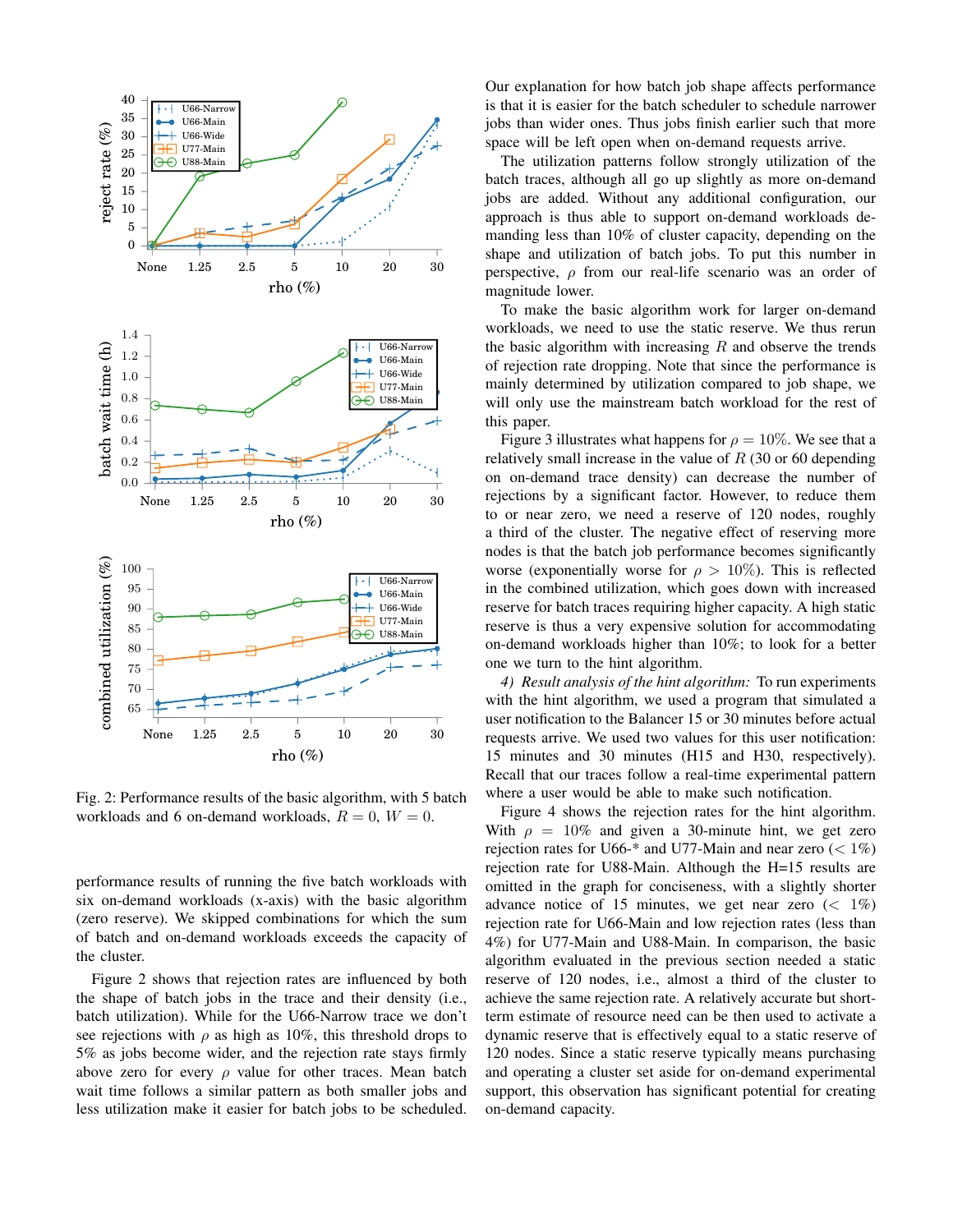



Fig. 3: Performance results of the basic algorithm with static reserve, three batch workload,  $\rho = 10\%$  on-demand workloads.

At the same time, the impact on batch workload is much lower: for U66-Main, batch job mean wait time when  $R = 120$ is over 9 hours, while the same measurement for a hint of 30 minutes is merely 50 minutes. This is because the dynamic reserve implemented by the hint algorithm acquires the nodes only when they are known to be needed and for as long as they are needed. To understand how effective it is, we looked at how much time nodes spent in reserved state without being used. Using the basic algorithm with  $R = 120$ ; this time is 13,959 node hours whereas in the H30 case it is only 578 node hours, a reduction of 96%. This significantly increases the flexibility of the system as nodes are free to be allocated

Fig. 4: Performance results of the hint algorithm, with 5 batch workloads and 6 on-demand workloads (only  $H = 30$  min is displayed for conciseness).

to the most pressing tasks.

Another benefit of the hint algorithm is that it improves combined utilization: most importantly, the combined utilization goes up rather than down as in the case of high reserve. In particular, batch utilization stays approximately the same, meaning that combining on-demand workload didn't hurt batch overall. The increased utilization is contributed by more on-demand workload being scheduled, e.g. the biggest boost comes from (U66-Main,  $\rho=30\%$ , H30), when on-demand utilization increases by 5.1% compared to (U66-Main and  $\rho=30\%$ , basic algorithm). This is also the first time the combined utilization goes above 85% (for U66 and  $\rho=30\%$ )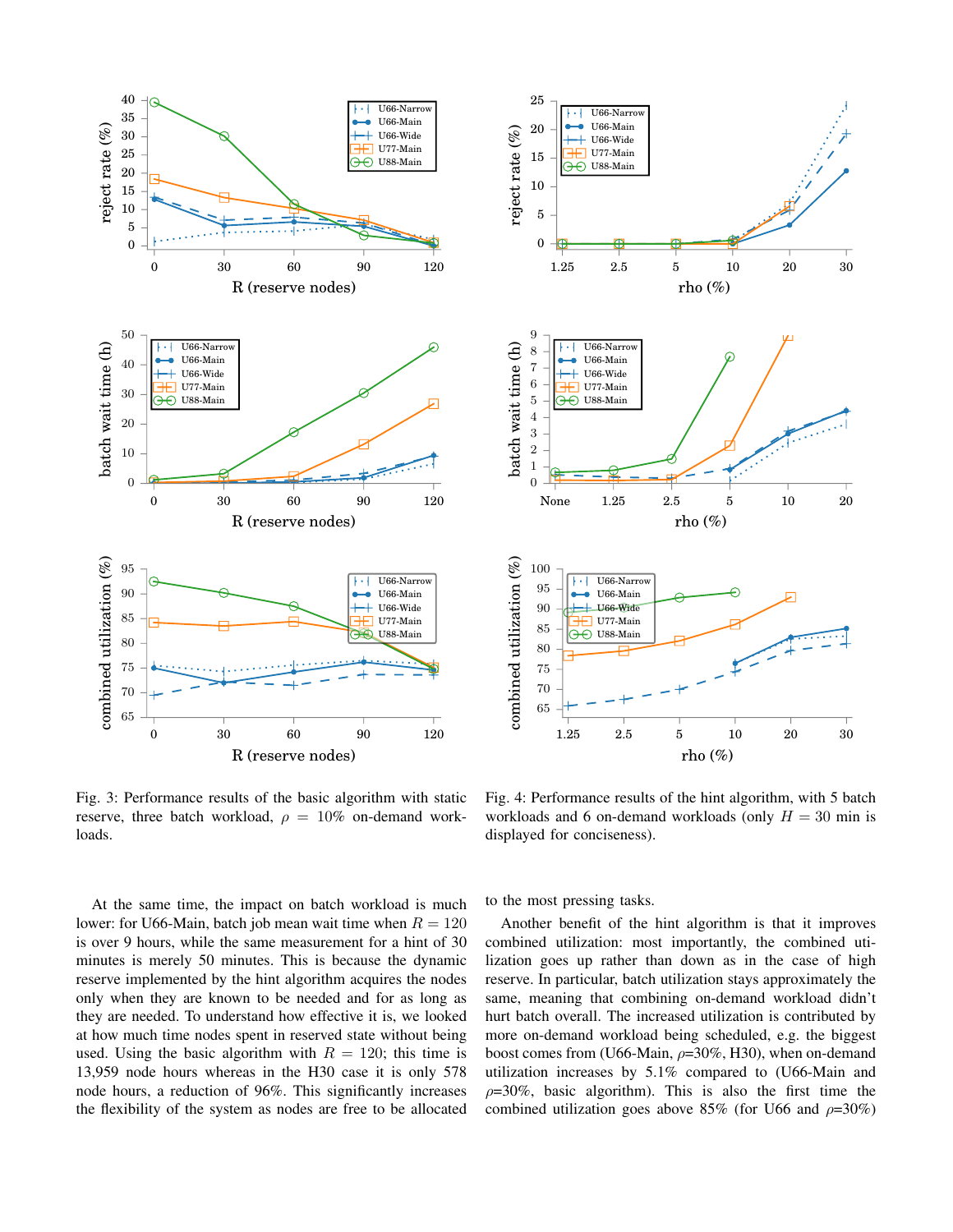

Fig. 5: Performance results of the predictive algorithm, with 5 batch workloads and 6 on-demand workloads.

demonstrating that we can indeed combine concerns of ondemand and on-availability workloads better.

*5) Results analysis of the predictive algorithm:* Sometimes, it is impossible to get a reliable estimate of an incoming bursty workload. In those situations, we apply a heuristic algorithm as described in section II-C3 to predictively adjust the reserve. To evaluate our algorithm, we first ran the predictor offline using historical data and then run live experiments using the predictor's output.

Figure 5 shows that the predictive algorithm performs equally well as the hint algorithm in terms of reject rates. When on-demand workload is low  $(<5\%)$ , batch wait time achieved by the predictive algorithm is comparable to that of the hint algorithm. However, when on-demand workload becomes higher, batch wait time is 1-4 times longer than the hint algorithm  $(H = 30 \text{ min})$ . This can be explained by the fact that without additional information, the predictor can only approximately estimate on-demand request arrival time. To lower reject rate, our predictive algorithm over-reserves nodes, indicating that the predictive algorithm is significantly less efficient at estimating when the nodes will be needed.

Figure 5 also shows that the differences in utilization compared to the hint algorithm results are relatively small for low  $\rho$  and are correlated primarily to batch utilization and over-reserving nodes. Thus with larger  $\rho$  and consequently more time spent in reserve, despite the increase in on-demand utilization, it is not big enough to overshadow the drop in batch utilization. Unless there is a predictor that can accurately predict user behavior and make precise estimations of ondemand request arrival, the predictive algorithm does not perform as well as the hint algorithm in balancing batch and on-demand performance, even though the predictive algorithm performs better than the basic algorithm.

## IV. RELATED WORK

Several research groups have been exploring the suitability of the cloud environment for HPC applications in terms of virtualizing HPC execution (e.g. Palacios [10]), enabling a cloud interface for grid computing (e.g. Globus [11], Magellan [12]), and using on-demand/on-availability leases [13], [14]. Other work has focused on combining HPC and cloud systems in a hybrid environment to enable cloud bursting of HPC workload from HPC clusters to the public cloud to meet deadline constraints of HPC applications [15], [16], [17]. To reduce the cost using public clouds, a number of groups have proposed using cheaper yet unreliable spot instances to reduce the cost of executing HPC applications [18], [19], [20], [21], [22], [23]. Spot instances suffer from volatility due to price fluctuation and some work has proposed prediction methods to calculate statistical availability guarantees [23]. Our work differs from the hybrid cloud paradigm in two ways. First, it bursts on-demand applications *to* HPC clusters in a controlled fashion to meet the requirements of both on-demand and HPC batch applications. Second, unpredictable start times are avoided by reclaiming resources from the on-availability HPC cluster to convert them to on-demand resources.

In the realm of executing mixed workloads, cluster and data center operators have configured resource schedulers to improve facility utilization through co-scheduling of multiple batch and latency-critical workloads. In the HPC community, prior efforts such as Marshall et al. [1] target improving utilization of private IaaS clouds by opportunistically backfilling VMs on idle nodes which are not in use by on-demand leases, allowing HTC workloads to run on backfilled VMs. The backfilled VMs do not support start time constraints and are preemptible, unlike our work. SpeQuloS [24] explores providing QoS for executing Bag-of-Tasks applications on opportunistic grids or cloud spot instances. More recent works [25], [26] aim to improve the value of reclaimed cloud capacity by providing Service Level Objectives (SLOs) or guarantees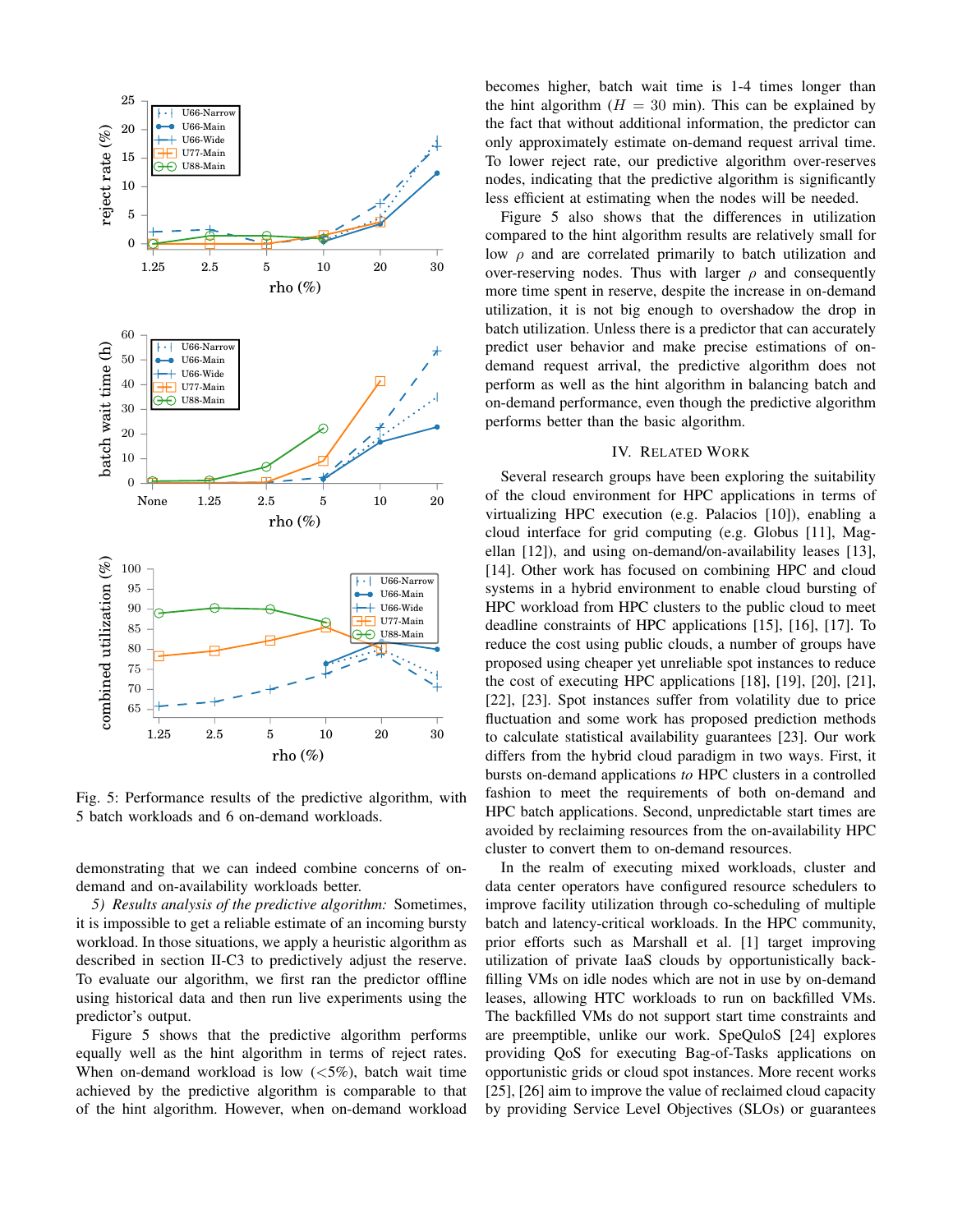for their use. TR-spark [27] proposed a big-data analysis framework customized to exploit transient cloud servers for Spark applications. Other systems have addressed the problem of reconciling conflicts incurred at finer-grained resource sharing (e.g., [28], [29]). Elastic schedulers such as [30] enable slots to be shared across applications to meet their SLOs and improve utilization. In this environment, slots can be taken away from loosely-coupled applications at run-time (e.g. Hadoop), but this is not applicable to the HPC environment. Through combining batch and on-demand leases, the Balancer also achieves utilization improvements but within the operating constraints of an HPC environment where batch applications are first-class citizens. The Balancer does not preempt running batch jobs to enable on-demand job execution. Additionally, due to the node-exclusive requirement of most HPC applications (unlike in a data center environment), the Balancer does not consider node-level sharing between batch and on-demand workloads, thus performance conflict is not a major concern in our work.

Finally, our work differs from prior work in that it enables resources to be dynamically shared between batch and ondemand schedulers. Thus, it is not another cluster scheduler that manages only the flow of jobs, but it also manages the flow of resources from one class of service to another. Mesos [31] is most similar to our work. Mesos adopts a two-level scheduling model which (1) offers available resources to frameworks (e.g. Torque) such that a framework can either accept or reject an offer, and (2) each framework scheduler schedules its own tasks onto the accepted resources. The Mesos master plays a similar role as the Balancer in cross-framework resource allocation. However, unlike the Balancer, Mesos does not support time-bounded resource allocation nor performanceaware resource reclamation. Both mechanisms are critical in the Balancer's target environment. Similarly, Google's Borg [32] and open-source Kubernetes enable the co-scheduling of mixed workloads, but do not adhere to the specific constraints in our HPC environment, namely, that batch jobs are the main tenant and run exclusively on allocated nodes. Thus, the Balancer must operate with fewer degrees of freedom than these general-purpose schedulers. For this reason, we opted to design a new scheduling system targeted to HPC and ondemand environments.

### V. CONCLUSIONS

We proposed a model reconciling the needs of on-demand and batch workloads within one system in a non-invasive way, i.e., by operating on cycle stealing rather than disrupting job execution. The model consists of a lightweight Balancer service that dynamically arbitrates resource usage between an on-demand and on-availability scheduling framework and can be adapted to existing technologies, such as OpenStack or Kubernetes for on-demand, or Torque or Slurm for batch.

Based on a real-life scenario representing two years' worth of on-demand and batch workloads at Argonne National Laboratory, we demonstrated that by using our model on existing resources we could reduce the current investment in on-demand infrastructure by 82%, while at the same time improving the mean batch wait time almost by an order of magnitude (8x). By exploring how our model behaves under various configurations and workloads, we found that it performs best in scenarios where the on-demand workload represents less than 10% of the overall capacity (our real-life usage example needed only 1.25%). When trying to increase this limit, we found that a relatively short (15 to 30 minutes) advance notice of resource need is as effective as placing a static reservation on a third of the cluster, which has significant implications for resource usage and cost. In cases when it is not possible to obtain such advance notice, a simple prediction algorithm provides a reasonable compromise, yielding near zero rejection rates with reasonable resource usage.

#### ACKNOWLEDGMENTS

This material is based upon work supported by the U.S. Department of Energy, under the DOE-LAB-14-1003 and the NSF under the NSF-1443080 award. Results presented in this paper were obtained using the Chameleon testbed supported by the National Science Foundation.

#### **REFERENCES**

- [1] P. Marshall, K. Keahey, and T. Freeman, "Improving Utilization of Infrastructure Clouds," in *Proceedings of the 2011 11th IEEE/ACM International Symposium on Cluster, Cloud and Grid Computing*, ser. CCGRID '11. Washington, DC, USA: IEEE Computer Society, 2011, pp. 205–214.
- [2] OpenStack contributors, "OpenStack Open Source Cloud Computing Software," https://www.openstack.org.
- [3] F. Liu and J. B. Weissman, "Elastic job bundling: An adaptive resource request strategy for large-scale parallel applications," in *High Performance Computing, Networking, Storage and Analysis, 2015 SC-International Conference for*. IEEE, 2015, pp. 1–12.
- [4] D. P. Anderson, J. Cobb, E. Korpela, M. Lebofsky, and D. Werthimer, "SETI@home: an experiment in public-resource computing," *Communications of the ACM*, vol. 45, no. 11, pp. 56–61, 2002.
- [5] O. Agmon Ben-Yehuda, M. Ben-Yehuda, A. Schuster, and D. Tsafrir, "Deconstructing Amazon EC2 spot instance pricing," *ACM Transactions on Economics and Computation*, vol. 1, no. 3, p. 16, 2013.
- [6] B. Bode, D. M. Halstead, R. Kendall, Z. Lei, and D. Jackson, "The portable batch scheduler and the maui scheduler on linux clusters." in *Annual Linux Showcase & Conference*, 2000.
- [7] G. Staples, "Torque resource manager," in *Proceedings of the 2006 ACM/IEEE Conference on Supercomputing*, ser. SC '06. New York, NY, USA: ACM, 2006. [Online]. Available: http://doi.acm.org/10.1145/1188455.1188464
- [8] I. Habib, "Virtualization with kvm," *Linux Journal*, vol. 2008, no. 166, p. 8, 2008.
- [9] K. Keahey, P. Riteau, D. Stanzione, T. Cockerill, J. Manbretti, P. Rad, and R. Paul, "Chameleon: a Scalable Production Testbed for Computer Science Research," in *Contemporary High Performance Computing vol. 3. Ed. Jeff Vetter.* Springer, 2017.
- [10] J. R. Lange, K. Pedretti, P. Dinda, P. G. Bridges, C. Bae, P. Soltero, and A. Merritt, "Minimal-overhead Virtualization of a Large Scale Supercomputer," in *Proceedings of the 7th ACM SIGPLAN/SIGOPS International Conference on Virtual Execution Environments*, ser. VEE '11. New York, NY, USA: ACM, 2011, pp. 169–180.
- [11] B. Allen, R. Ananthakrishnan, K. Chard, I. Foster, R. Madduri, J. Pruyne, S. Rosen, and S. Tuecke, "Globus: A case study in software as a service for scientists," in *Proceedings of the 8th Workshop on Scientific Cloud Computing*, ser. ScienceCloud '17. New York, NY, USA: ACM, 2017, pp. 25–32.